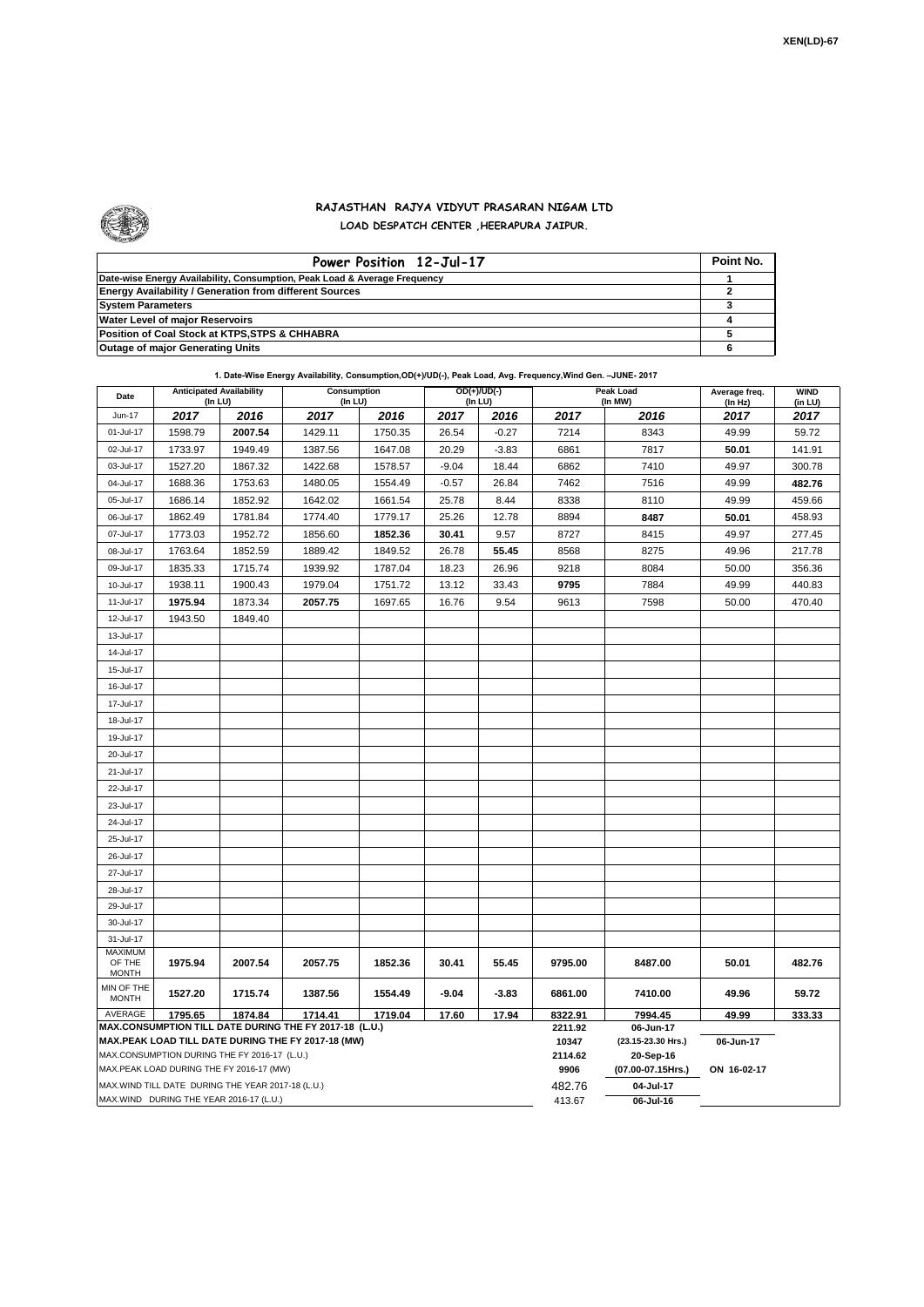| 2. Anticipated Availability/Generation From Different Sources |  |  |  |
|---------------------------------------------------------------|--|--|--|
|                                                               |  |  |  |

| S.No.        | (In LU)<br>Sources Available to Rajasthan / Installed                | <b>Prior</b>      | <b>Prior</b>   | Actual           |  |
|--------------|----------------------------------------------------------------------|-------------------|----------------|------------------|--|
|              | Capacity as on 30.09.2016                                            | assessment of     | assessment of  | Energy           |  |
|              | (In MW)                                                              | Avail. For next   | Avail.         | Received         |  |
|              |                                                                      | Dav               |                |                  |  |
|              |                                                                      |                   | 11-Jul-17      |                  |  |
| 1            | KTPS (1240/1240)                                                     | 130.00            | 130.00         | 117.29           |  |
| $\mathbf{2}$ | STPS (1500/1500)                                                     | 55.00             | 55.00          | 45.92            |  |
| 3<br>4       | DHOLPUR GAS CCPP (330/330)                                           | 0.00              | 0.00           | 0.00             |  |
| 5            | RAMGARH (273.5/273.5)<br>RAPP-A(200/200)                             | 41.00<br>38.00    | 44.00<br>38.00 | 24.50<br>39.85   |  |
| 6            | MAHI (140/140)                                                       | 0.00              | 0.00           | 0.00             |  |
| 7            | CHAMBAL (RPS+JS) (135.5/271)                                         | 0.00              | 0.00           | 1.54             |  |
| 8            | GIRAL LIGNITE (250/250)                                              | 0.00              | 0.00           | 0.00             |  |
| 9            | CHHABRA TPS 1000/1000)                                               | 108.00            | 108.00         | 215.19           |  |
| 10           | ADANI (TPS) + KALISINDH (TPS)                                        | 246.00            | 288.00         | 255.75           |  |
| 11           | (1200+1200/1320+1200)<br>WIND FARM (3980.40/4119.15)                 | 380.00            | 380.00         | 470.40           |  |
| 12           | SOLAR POWER(737.70/1295.70)                                          | 0.00              | 0.00           | 0.00             |  |
| 13           | CAPTIVE POWER PLANTS                                                 | 0.00              | 0.00           | 0.00             |  |
| 14           | REGIONAL (INTRA STATE) O.A. (VLTPS)                                  | 0.00              | 0.00           | 0.00             |  |
| 15           | OPEN ACCESS                                                          | $-91.73$          | $-86.71$       | $-87.58$         |  |
| 16           | BIOMASS - (101.95/119.25)                                            | 4.00              | 6.00           | 4.37             |  |
| 17           | BARSINGHSAR LTPS(250/250)                                            | 52.00             | 54.00          | 50.65            |  |
| 18           | RAJWEST (1080/1080)                                                  | 201.00            | 201.00         | 166.95           |  |
|              | <b>TOTAL (A): 1-18</b>                                               | 1163.27           | 1217.29        | 1304.84          |  |
| 19           | <b>BBMB COMPLEX</b><br>a) BHAKRA(230.79/1516.3)                      | 36.41             | 38.64          | 37.15            |  |
|              | b) DEHAR (198/990)                                                   | 29.24             | 28.99          | 28.28            |  |
|              | c) PONG (231.66/396)                                                 | 12.23             | 14.63          | 14.59            |  |
|              | TOTAL: a TO c                                                        | 77.88             | 82.26          | 80.02            |  |
| 20           | <b>CENTRAL STATIONS</b>                                              |                   |                |                  |  |
|              | d) SINGRAULI (300/2000)                                              | 91.71             | 79.69          | 75.46            |  |
|              | e) RIHAND<br>(310.24/3000)                                           | 80.90             | 80.86          | 78.02            |  |
|              | f) UNCHAHAR-I(20/420)                                                | 3.34              | 3.01           | 2.82             |  |
|              | g) UNCHAHAR-II& III(61/630)                                          | 11.53             | 8.68           | 9.84             |  |
|              | h) INDIRA GANDHI STPS(JHAJHAR) 0.00/1500)                            | 0.00              | 0.00           | 0.00             |  |
|              | i) NCTPS DADRI St-II (43.22/980) + DADRI-TH<br>j) DADRI GAS (77/830) | 5.79<br>1.46      | 3.00<br>3.07   | 4.12<br>2.79     |  |
|              | k) ANTA<br>(83.07/419)                                               | 0.00              | 0.00           | 0.00             |  |
|              | I) AURAIYA<br>(61.03/663)                                            | 0.00              | 0.00           | 0.00             |  |
|              | m) NAPP<br>(44/440)                                                  | 9.07              | 9.07           | 9.07             |  |
|              | n) RAPP-B<br>(125/440)                                               | 31.09             | 31.26          | 31.26            |  |
|              | o) RAPP-C<br>(88/440)                                                | 19.38             | 19.38          | 19.38            |  |
|              | p) SALAL<br>(20.36/690)                                              | 4.79              | 4.79           | 4.74             |  |
|              | (70.37/720)<br>g) URI                                                | 16.74             | 16.74          | 16.67            |  |
|              | r) TANAKPUR (10.86/94)                                               | 2.47              | 2.06           | 1.24             |  |
|              | s) CHAMERA - (105.84/540)                                            | 25.15             | 25.15          | 25.15            |  |
|              | t) CHAMERA-II (29.01/300)<br>u) CHAMERA-III (25.21/231)              | 6.98<br>6.02      | 6.98<br>6.02   | 6.98<br>6.02     |  |
|              | v) DHAULIGANGA (27/280)                                              | 6.42              | 6.42           | 6.42             |  |
|              | w) DULHASTI (42.42/390)                                              | 10.09             | 10.09          | 10.09            |  |
|              | x) SEWA (13/120)                                                     | 2.17              | 2.17           | 2.17             |  |
|              | y) NJPC (112.00/1500)+RAMPUR(31.808/412.02)                          | 34.13             | 34.13          | 34.13            |  |
|              | z) TEHRI (75/1000)                                                   | 5.40              | 5.40           | 5.40             |  |
|              | aa) KOTESHWR (33.44/400) + PARBATI3 (56.73/520)                      | 20.40             | 20.40          | 29.60            |  |
|              | ab) TALA                                                             | 3.87              | 3.93           | 3.93             |  |
|              | ac) MUNDRA UMPP (380/4000)                                           | 69.12             | 69.12          | 69.12            |  |
|              | ad) SASAN (372/3960)<br>ae) FRKKA+KHLGN+TLCHR (70.18/3940)           | 76.80<br>20.88    | 83.83          | 76.74<br>11.13   |  |
|              | af) URS POWER(DADRI TH-I)                                            | 0.00              | 21.24<br>0.00  | 0.00             |  |
|              | TOTAL SCHEDULE(a TO af)                                              | 643.58            | 638.75         | 622.30           |  |
|              | LOSSES                                                               | $-16.39$          | $-17.23$       | $-23.65$         |  |
|              | NET SCHEDULED                                                        | 627.19            | 621.53         | 598.66           |  |
| 21           | BILATERAL (REG.) EXCL. BANKING                                       | 26.23             | 26.23          | 26.23            |  |
| 22           | <b>BANKING</b>                                                       | -48.28            | $-48.28$       | $-48.28$         |  |
| 23           | BILATERAL(INTER-REG.). EXCLUDING (ISOA &                             | 83.75             | 77.38          | 83.27            |  |
|              | <b>BANKING)</b>                                                      |                   |                |                  |  |
| 24           | INTER STATE OPEN ACCESS (BILATERAL+IEX)                              | 91.73             | 86.71          | 87.58            |  |
|              |                                                                      |                   |                |                  |  |
| 25           | <b>INDIAN ENERGY EXCHANGE</b><br><b>TOTAL(B): (19 TO 25)</b>         | $-0.39$<br>780.22 | $-11.30$       | $-11.30$         |  |
|              |                                                                      |                   | 758.65         | 736.16           |  |
|              |                                                                      |                   |                |                  |  |
|              | TOTAL GENERATION (A +B) : 1 TO 25                                    |                   |                | 2041.00          |  |
|              | OVER DRAWAL (+)/UNDER DRAWAL (-)<br><b>GRAND TOTAL</b>               | 1943.50           | 1975.94        | 16.76<br>2057.75 |  |